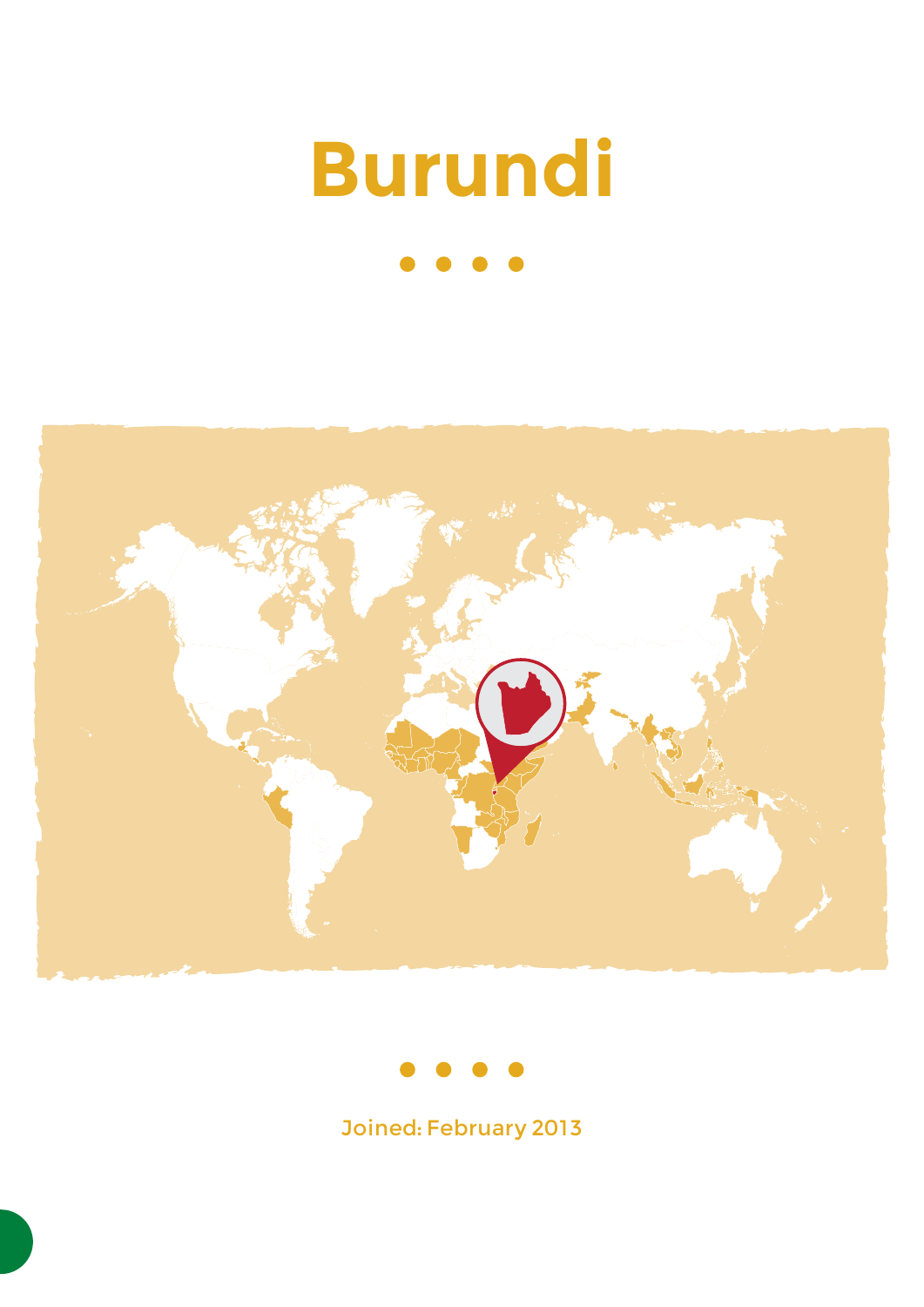| <b>Demographic data</b>                                |         |
|--------------------------------------------------------|---------|
| National Population (million, 2010)                    | 9.3     |
| Children under 5 (million, 2010)                       | 1.7     |
| Adolescent Girls (15-19) (million, 2010)               | 0.50    |
| Average Number of Births (million, 2010)               | 0.40    |
| Population growth rate (2010)                          | 3.45%   |
| <b>WHA nutrition target indicators (DHS 2010)</b>      |         |
| Low birth weight                                       | 10.7%   |
| 0-5 months Exclusive Breastfeeding                     | 69.3%   |
| Under five stunting                                    | 57.5%   |
| Under five wasting                                     | 6.1%    |
| Under five overweight                                  | 2.9%    |
| <b>Coverage of Nutrition-relevant Factors</b>          |         |
| Infant and young child feeding practice                |         |
| 6-23 months with Minimum Acceptable Diet               | 3.1%    |
| 6-23 months with Minimum Diet Diversity                | 6.0%    |
| <b>Programs for vitamin and mineral deficiencies</b>   |         |
| Zinc Supplementation for Diarrhea                      | 0.1%    |
| Pregnant Women Attending 4                             | 33.4%   |
| or more Antenatal Care Visits                          |         |
| Vitamin A supplementation (6-59 months)                |         |
| Households Consuming Adequately Iodized Salt           | 95.6%   |
| <b>Women's Empowerment</b>                             |         |
| Female literacy                                        | 61.5%   |
| Female employment rate                                 | 78.6%   |
| Median age at first marriage                           | 20.3    |
| Access to skilled birth attendant                      | 60.3%   |
| Women who have first birth before age 18               | 10.5%   |
| Fertility rate                                         | 6.4     |
| <b>Other Nutrition-relevant indicators</b>             |         |
| Rate of urbanization                                   | 9.66%   |
| Income share held by lowest 20%                        | 8.96%   |
| Calories per capita per day (kcal/capita/day)          | 1,668.3 |
| Energy from non-staples in supply                      | 41.40%  |
| Iron availability from animal products (mg/capita/day) | 0.4     |
| Access to Improved Sanitation Facilities               | 34.5%   |
| Open defecation                                        | 2.9%    |
| Access to Improved Drinking Water Sources              | 75.5%   |
| Access to Piped Water on Premises                      | 5.7%    |
| Surface Water as Drinking Water Source                 | 8.5%    |
| GDP per capita (current USD, 2013)                     | 267.00  |
| Exports-Agr Products per capita (current USD, 2012)    | 7.23    |
| Imports-Agr Products per capita (current USD, 2012)    | 1.62    |



#### **Distribution of stunting across wealth quintiles**



#### **Trend of Exclusive Breastfeeding Rate**



# **Targeted Stunting Reduction (million U5 stunted children)**



181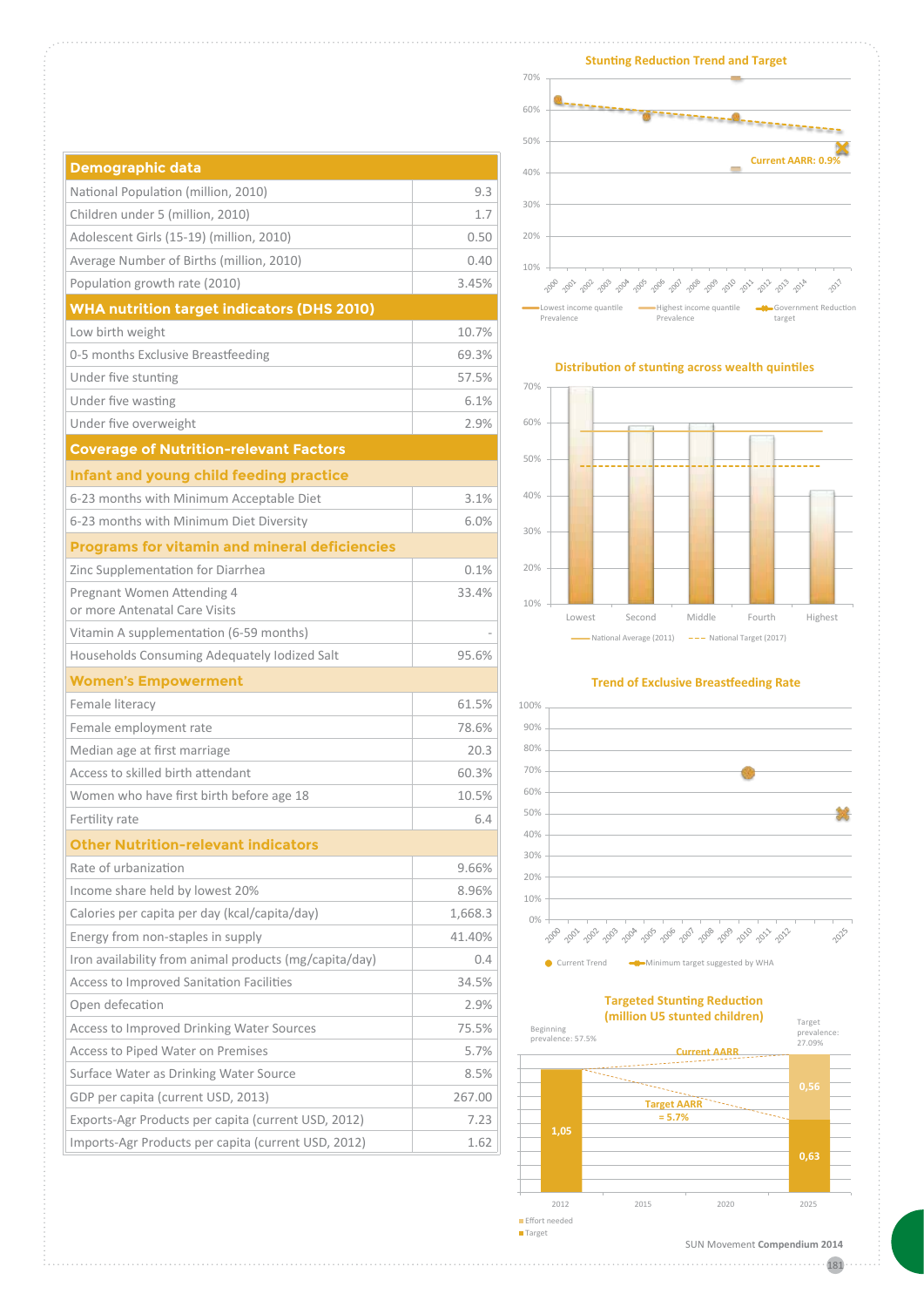#### **Bringing people together into a shared space for action**

The multi-sectoral food and nutritional security platform (PMSAN) comprises a steering committee, a secretariat, a technical committee and ten working groups. A number of ministries, international organizations, religious groups, research institutes, the private sector and civil society are involved. While these structures operate well at national level, decentralizing and disseminating PMSAN work must be stepped up to promote commitment and accountability among all stakeholders.

> The government and United Nations agencies work in a spirit of cooperation.

Civil society has been brought together on a platform that is not specifically focused on nutrition.

Advocacy aimed at parliamentarians is perceived as necessary to achieve better results in drafting legislation to promote nutrition.

### **Aligning actions around a Common Results Framework**

Nutrition is a national priority. Burundi finalized its multi-sectoral roadmap for enhancing nutrition in January 2012 and validated its multi-sectoral strategic plan for food security and nutrition in June 2013. The strategic plan has four strategic priorities including reducing the prevalence of undernutrition, promoting breastfeeding, micronutrient supplementation, responding to chronic food security deficits.

The monitoring and evaluation plan that will serve as the common results framework will be developed in the future but the National Agricultural Investment Plan (PNIA) is already being aligned with existing policies. The donor-financed programs have not yet been aligned but civil society activities have been, to a certain extent.

Interventions are implemented in the form of projects with limited geographical coverage. A project aiming to step up the achievement of MDGs (2012) has been rolled out in eight provinces by the Ministry of Public Health and for the Fight against AIDS, the Ministry of Agriculture, PAM, UNICEF and the FAO. The other programs, focused on communities or food security, are implemented by the Health Ministry, sometimes in collaboration with the Agriculture Ministry.

Discussions are under way to improve data collection and analysis on food security and nutrition.

#### **Ensuring a coherent policy and legal framework**

The contextual analysis of malnutrition has been completed. Burundi has legislative provisions on food fortification, labor laws, the importation and marketing of salt for human consumption and free healthcare for children under five and pregnant women.

Burundi is committed to enhancing the protection of maternity leave, adopting a new code on the marketing of breast milk substitutes, launching an alliance for food fortification, applying national directives on food for babies and young children, and focusing more on food output and diversification, food security and nutrition education. Burundi also intends to develop a communication plan for its multi-sectoral plan.

The drafting and dissemination of guidelines on including nutrition in sectoral strategies and a plan to enhance capacity are perceived as necessary to incorporate nutrition in all sectors.

## **Financial Tracking and resource mobilization**

Burundi is confident that once plans have been costed, it can start to effectively mobilize government and donor funds. The creation of specific budget lines for nutrition is perceived as positive. The Ministry of Public Health and for the Fight against AIDS has already established a budget line for nutrition. However, these changes will need to be accompanied by transparent fund management.

182